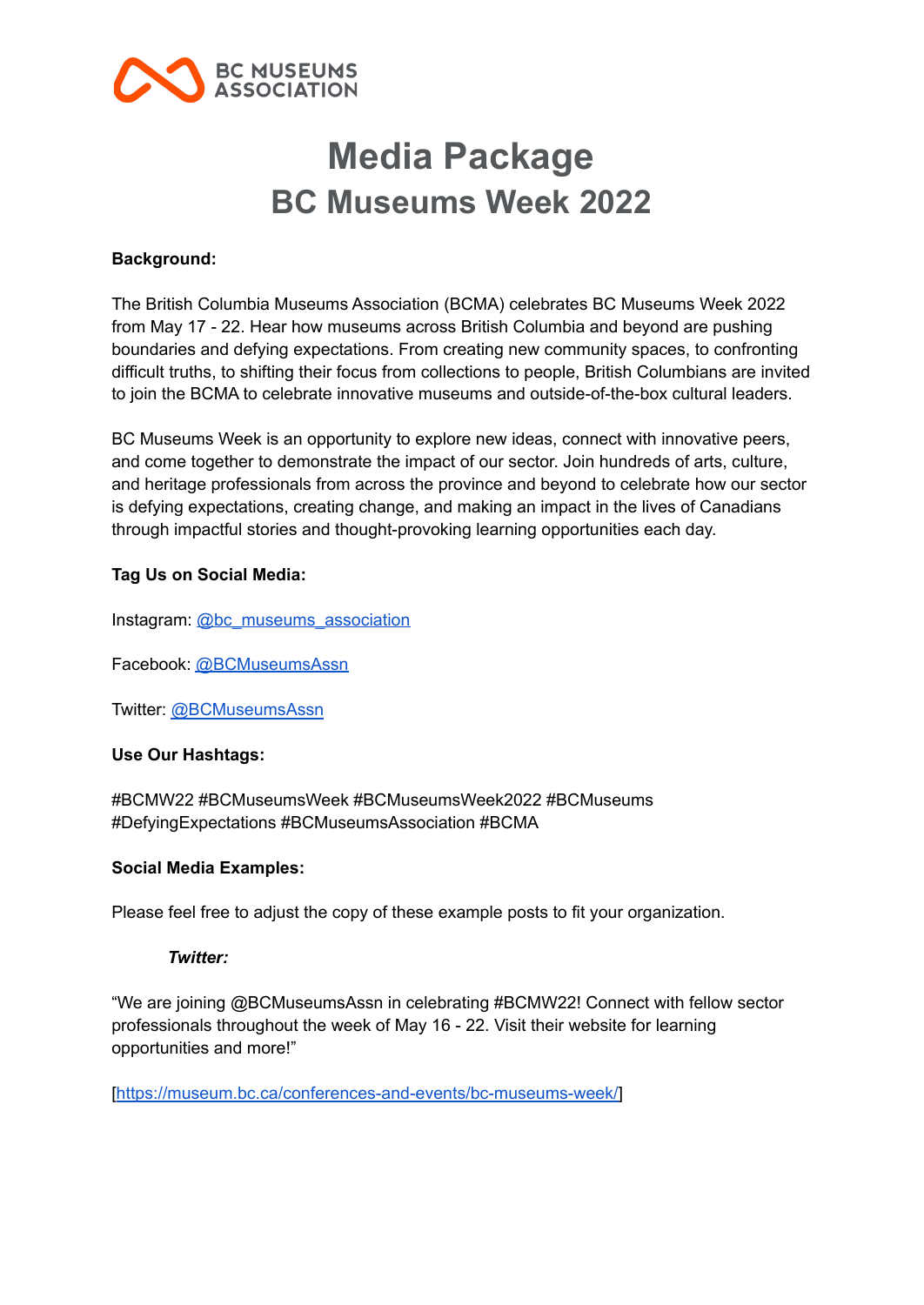# **BC NUSEUNS ASSOCIATION**

"This #BCMW22, @BCMuseumsAssn is highlighting museums and cultural organizations who defy expectations! Join us as we too celebrate our sector and get inspired by how others are pushing boundaries."

# [\[https://museum.bc.ca/conferences-and-events/bc-museums-week/\]](https://museum.bc.ca/conferences-and-events/bc-museums-week/)

"Explore how fellow cultural professionals are pushing boundaries this #BCMW22! Join us for this week-long celebration hosted by @BCMuseumsAssn. Visit their website to find digital engagement opportunities from May 16 - 22."

[\[https://museum.bc.ca/conferences-and-events/bc-museums-week/\]](https://museum.bc.ca/conferences-and-events/bc-museums-week/)

# *Facebook:*

"Join us in celebrating BC Museums Week alongside the @BCMuseumsAssn! They will be highlighting heritage and cultural professionals across British Columbia and beyond that are pushing boundaries and defying expectations.

A number of learning opportunities including webinars, podcasts, and online resources will be available throughout the week. Visit their website to read how you can get involved in #BCMW22, happening May 16 - 22."

[\[https://museum.bc.ca/conferences-and-events/bc-museums-week/\]](https://museum.bc.ca/conferences-and-events/bc-museums-week/)

"The @BCMuseumsAssn is hosting a week of free learning and engagement opportunities as part of BC Museums Week 2022! Join us and others in the sector as we celebrate the power of museums and those who are defying expectations.

Learn how you can get involved from May 16 - 22 on their website. Be sure to use the hashtag, #BCMW22."

[\[https://museum.bc.ca/conferences-and-events/bc-museums-week/\]](https://museum.bc.ca/conferences-and-events/bc-museums-week/)

"Looking for online engagement opportunities this BC Museums Week? Join the @BCMuseumsAssn (BMCA) and hundreds of heritage and cultural professionals from around the province and beyond for a week-long celebration!

This #BCMW22, the BCMA will be highlighting sector leaders who are defying expectations and pushing boundaries. Visit their website to view their free learning and networking opportunities from May 16 - 22."

[\[https://museum.bc.ca/conferences-and-events/bc-museums-week/\]](https://museum.bc.ca/conferences-and-events/bc-museums-week/)